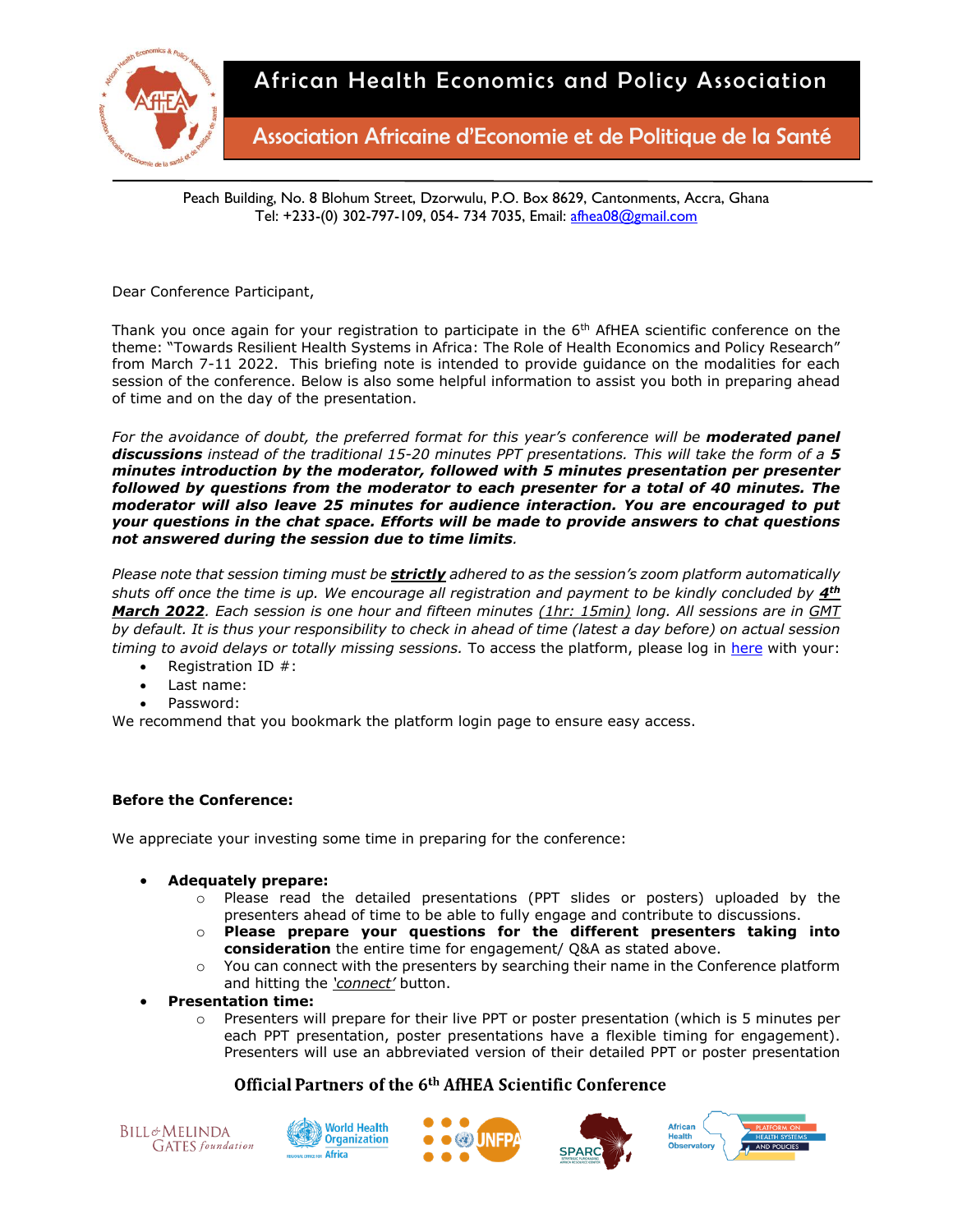which they pre-uploaded. The slides or poster will provide a very brief overview of their project and a more detailed presentation on a particularly interesting aspect of their research.

#### • **Promote active engagement:**

- $\circ$  To ensure a lively exchange and discussion, we encourage you to make time before the session to review the pre-uploaded detailed presentations. You should ideally make time for a day or at least an hour or two before the conference.
- $\circ$  You can find the PPT slides on the conference platform [here](https://afhea.confex.com/afhea/2022/meetingapp.cgi/Home/0) by searching for your session and then clicking on each individual presentation

#### • **The agenda**

All participants should have an advance copy of the agenda so that they are aware of the following:

- o Number and titles of sessions being held during each day,
- o Names of speakers, presenters, panelists, moderators, chairpersons etc.
- o Participants are encouraged to keep the theme of each particular session in mind

#### • **Session Timing:**

o Please **make 100% sure that you have the correct time for the session** you are moderating. The default time zone for the conference is GMT. The conference begins each day at 12noon GMT.

### **On the day of your session:**

#### • **Session Timing**

o Again, please make 100% sure ahead of time that you have the correct time for each session (set an alarm or reminder if need be) – e.g., some living in the UK think they are at GMT time, but in fact are at British Summer Time (BST), which is GMT+1. So, look at the program agenda online in "My Time".

# • **Please join the session 10 minutes before the start.**

#### o **'Join Now'**

A 'Join Now' button will appear on the online platform by your session 10 minutes before your session start time. Please try to join the session latest 5 minutes before the start of the session. This will allow you to check the zoom access and system functionality. By clicking 'Join Now' you will be able to enter the zoom waiting room.

#### o **Waiting room**

Participants will remain in the waiting room until the moderator opens up the session.

#### **Once the session starts:**

- **Session structure for Plenary/Individual Parallel sessions:** The session is 1hr:15 minutes long (duration for Poster sessions only is 30 mins):
	- o *5 mins- Introduction of presenters/panelists by moderator and brief background on the session topic*
	- o *40 mins- Consists of first 20 mins presenter-led engagement (5 minutes presentation by each presenter), followed by 20 mins Moderator led Q & A with presenters/panelists*
	- o *25 mins- Participant/Audience interaction and Q & A steered by moderator*
	- o *5 mins- Moderator final remarks*









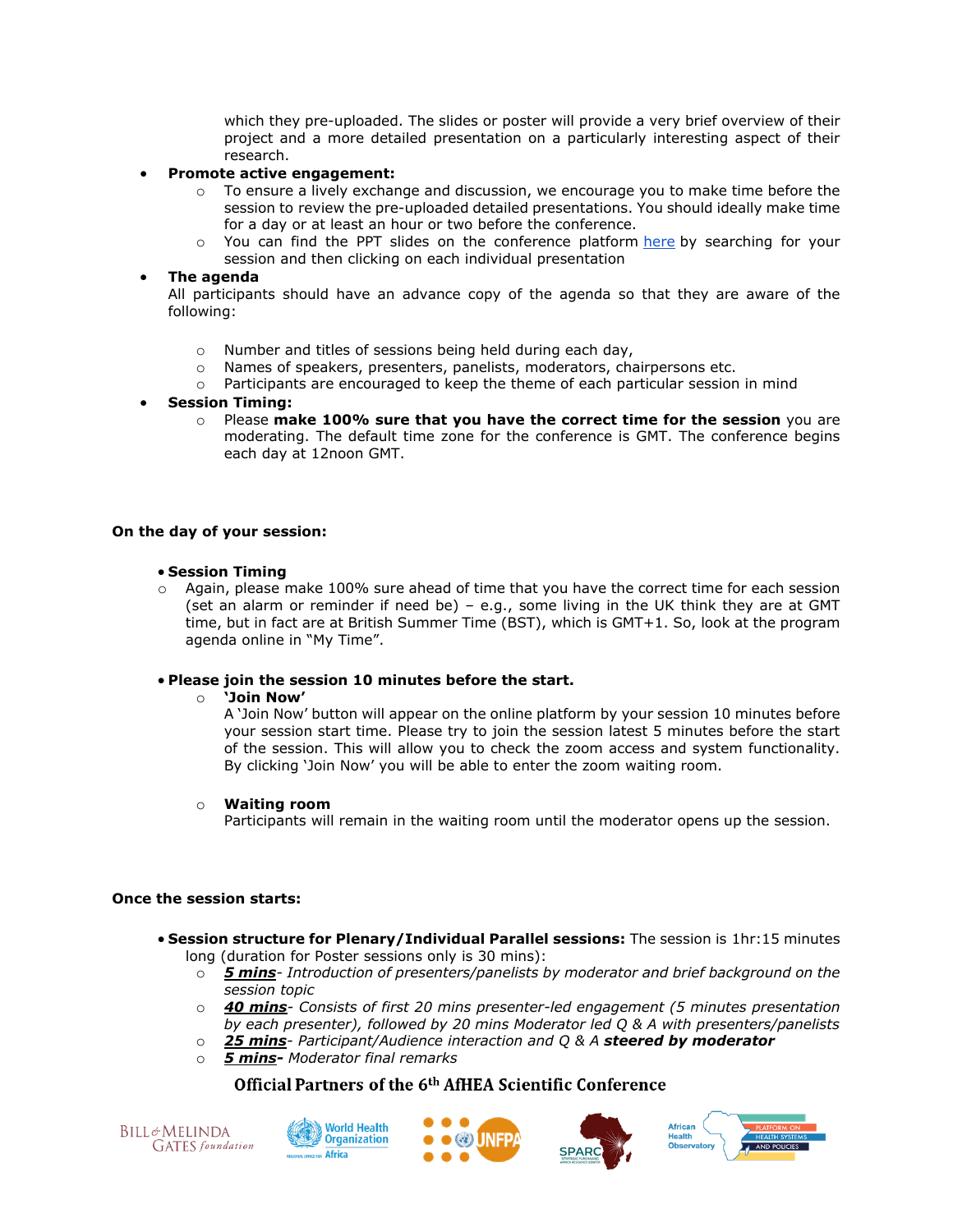### • **Introductions:**

- o The moderator will introduce the session and each of the panelists/presenters and provide participants with a brief overview
- o With each session being 1hr:15 for session presentation and 30 minutes for poster presentations, participants are encouraged to keep contributions and questions brief to enable more participants to be able to contribute and/or ask questions

### **During the session:**

## • **Important tips to get the most out of your online experience:**

- $\circ$  Commit to participating in the Conference fully and mark the days as "Unavailable" in your calendar
- o Put an Out of Office message on your email system and switch off on-screen alerts of new messages
- $\circ$  Focus on the conference avoid checking your inbox while you are listening to sessions. You may find it easier to focus if you take notes, jot down questions that you might ask of the presenter, or do something mindless such as doodling while you are listening.
- $\circ$  Engage actively in the sessions you attend by adding questions and comments in the chat box during presentations and engaging in the discussions afterwards; live session presentations will be brief leaving plenty of time for discussions
- $\circ$  If there is a time slot when there isn't a session you are interested in attending, view some of the E-posters or pre-uploaded/pre-recorded oral presentations of abstracts you are particularly interested in
- o Explore exhibition stands to learn of the collections and products on display

### • **Uninterrupted discussion and question times**

o Moderated discussion will take place without questions from audience. Once the presentations are over, the questions in the chat box will likely be read by the moderator who will open the floor to questions and comments.

## **At the end of the session:**

• The session will end with the moderator thanking the panelists/presenters and reminding participants that they are able to access full presentations as earlier indicated and to provide feedback on the session using the evaluate button linked to the session on the conference platform

## **Please note the following:**

- The conference platform will remain accessible for the entire period of the conference. Participants are encouraged to connect and engage with other participants or visit the exhibition space to have access to information and other downloadable materials.
- There are many presentations taking place during the conference, including 5 plenaries sessions as well as 3 pre-conference training workshops. Participants are encouraged to participate in as many sessions as possible for a thoroughly enriching experience.

## **Technical Support for Virtual Platform:**